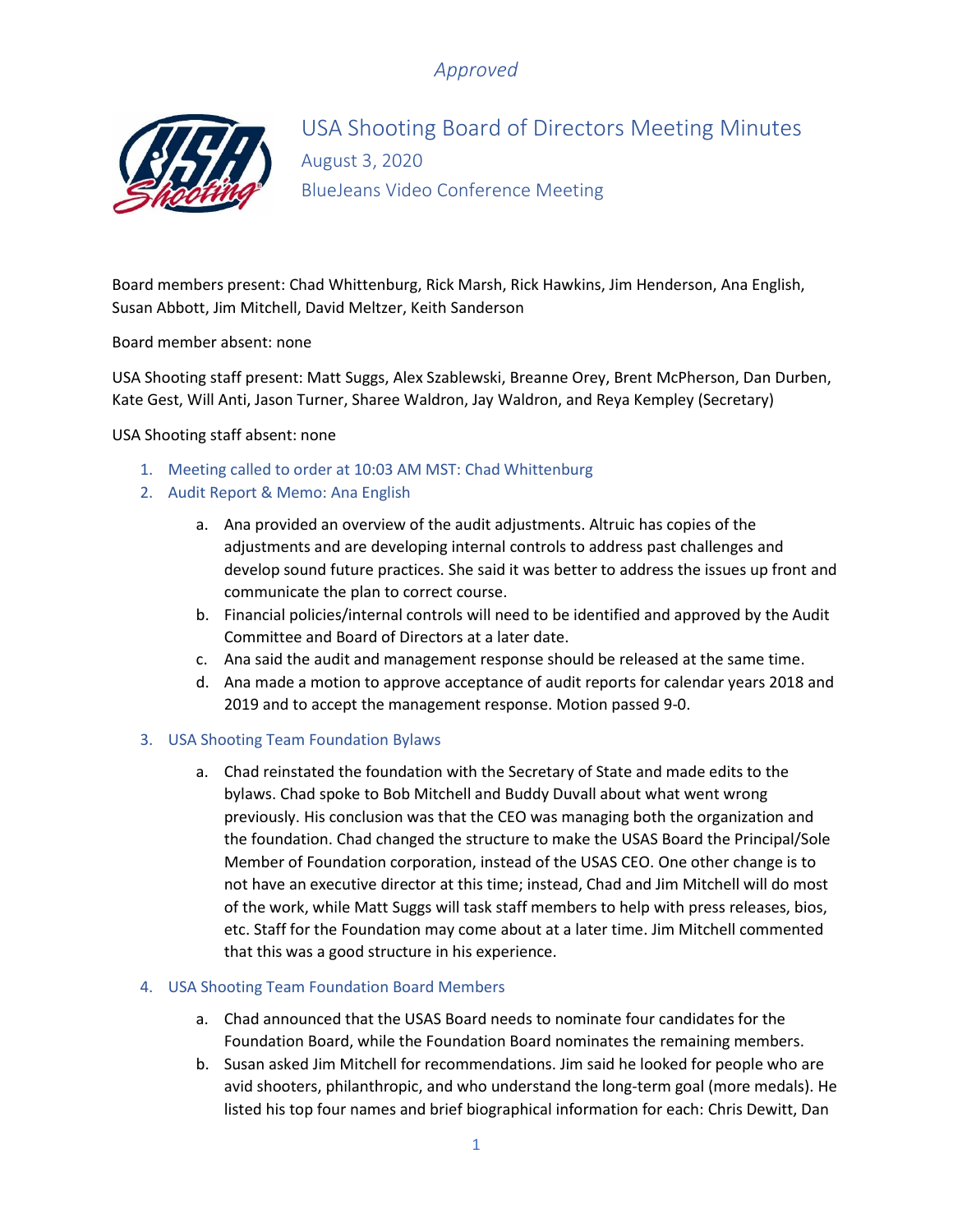## *Approved*

Genter, Paul Checketts, and Randal Garrett. After these four would be Bubba Saulsbury, Ann Lee, Kevin Hogan, and Rick Steiner.

- c. Chad discussed his hesitation to have any more than one or two people on both the USAS and Foundation Boards, which is even more conservative than the wording in the Bylaws. Rick Hawkins suggested we do not turn any potential philanthropist away, but Jim Mitchell warned against including too many people at the start, to keep the appointment prestigious. He recommended we pursue will bequeathment from board members and donors. He further recommended two things: first, promptly obtaining current photos and bios for the new Foundation Board and sending a press release for the benefit of the shooting industry; second, having the Foundation Board meet late September in L.A., where they will name the Secretary and Treasurer, review the bylaws, and perhaps bring in Kim Rhode and Jay Waldron for shooting activities.
- d. Chad made a motion to approve the Foundation bylaws. Passed 9-0.
- e. Chad made a motion to approve the first four members of the Board as Jim Mitchell, Rick Steiner, Chris Dewitt, and Dan Genter, with the caveat that everyone must complete Safe Sport training and pass a background check. Passed 8-0. Jim Mitchell abstained.
- f. Chad pointed out that the bylaws require the USAS Board to accept other Foundation Board members in advance. Chad made a motion to tentatively approve Bubba Saulsbury, Ann Lee, Kevin Hogan, Randal Garrett, and Paul Checketts. Passed 9-0.

#### 5. CEO Presentation: Matt Suggs

- a. Matt stressed the importance of focus for small organizations like USAS in relation to a Venn diagram of what we can/must/want to do. We can improve efficiency to increase what we can and want to do.
- b. Matt presented his short-term plan items using the Target Operating Model, establishing processes and communication practices. He named some items he plans to address within the first 60-90 days and 120 days.

### 6. Jim Mitchell expressed concern to Matt about an upcoming ISSF vote regarding a major change to how countries qualify for Olympics, as he has heard from Kim Rhode.

- a. A long discussion ensued. The potential change would require athletes to earn points in World Cups to be eligible, instead of the current MQS system. Matt explained this new model could be better for smaller countries at first, but not for large countries with uncertainty as to which athletes will be at the top later into the quad. It would change team selection, the purpose of National Teams, and how we choose who travels to World Cups dramatically.
- b. Chad mentioned that we have working groups to respond to this potential change. There is a Shooting Confederation of the Americas (CAT) meeting next week to formulate a response.
- c. Matt said the ISSF is trying to get the best shooters on the firing line. High worldwide participation is a bright spot of shooting in the past several decades.
- d. Both Rick Hawkins and Jim Henderson expressed concern that this change would create exclusivity and elitism to the sport. Susan Abbott said creating an elitist group is against